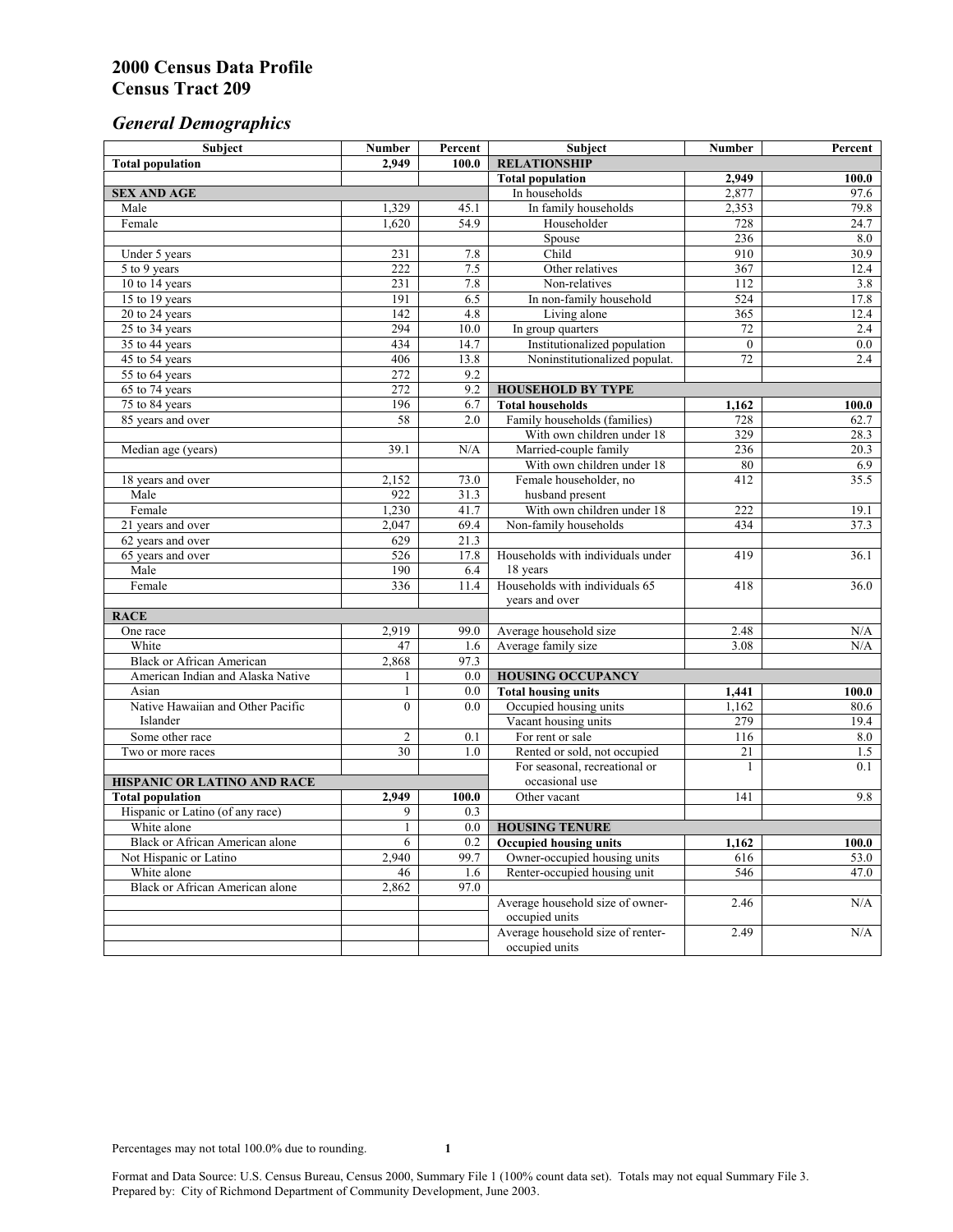### *Social Characteristics*

| <b>Subject</b>                              | <b>Number</b>            | Percent       | <b>Subject</b>                         | <b>Number</b>    | Percent |
|---------------------------------------------|--------------------------|---------------|----------------------------------------|------------------|---------|
| <b>SCHOOL ENROLLMENT</b>                    | <b>RESIDENCE IN 1995</b> |               |                                        |                  |         |
| Population 3 years and over enrolled in     | 642                      | 100.0         | Population 5 years and over            | 2,661            | 100.0   |
| school                                      |                          |               | Same house in 1995                     | 1,579            | 59.3    |
| Nursery school, preschool                   | 33                       | 5.1           | Different house in the U.S. in         | 1.058            | 39.8    |
| Kindergarten                                | 49                       | 7.6           | 1995                                   |                  |         |
| Elementary school (grades 1-8)              | 350                      | 54.5          | Same county                            | 788              | 29.6    |
| High school (grades 9-12)                   | 132                      | 20.6          | Different county                       | 270              | 10.1    |
| College or graduate school                  | 78                       | 12.1          | Same state                             | 204              | 7.7     |
|                                             |                          |               | Different state                        | 66               | 2.5     |
| <b>EDUCATIONAL ATTAINMENT</b>               | Elsewhere in 1995        | 24            | 0.9                                    |                  |         |
| Population 25 years and over                | 1,981                    | 100.0         |                                        |                  |         |
| Less than 9 <sup>th</sup> grade             | 230                      | 11.6          | NATIVITY AND PLACE OF BIRTH            |                  |         |
| $9th$ to $12th$ grade, no diploma           | 587                      | 29.6          | <b>Total population</b>                | 2,869            | 100.0   |
| High school graduate (includes equivalency) | 692                      | 34.9          | Native                                 | 2.862            | 99.8    |
| Some college, no degree                     | 278                      | 14.0          | <b>Born</b> in United States           | 2,862            | 99.8    |
| Associate degree                            | 57                       | 2.9           | State of residence                     | 2,421            | 84.4    |
| Bachelor's degree                           | 91                       | 4.6           | Different state                        | 441              | 15.4    |
| Graduate or professional degree             | 46                       | 2.3           | Born outside United States             | $\theta$         | $0.0\,$ |
| Percent high school graduate or higher      | 58.8%                    | N/A           | Foreign born                           | $\overline{7}$   | 0.2     |
| Percent bachelor's degree or higher         | 6.9%                     | N/A           | Entered 1990 to March 2000             | $\overline{0}$   | 0.0     |
|                                             |                          |               | Naturalized citizen                    | $\overline{7}$   | 0.2     |
| <b>MARITAL STATUS</b>                       | Not a citizen            | $\Omega$      | 0.0                                    |                  |         |
| Population 15 years and over                | 2,236                    | 100.0         |                                        |                  |         |
| Never married                               | 839                      | 37.5          | <b>REGION OF BIRTH OF FOREIGN BORN</b> |                  |         |
| Now married, not including separated        | 663                      | 29.7          | Total (excluding born at sea)          | 7                | 100.0   |
| Separated                                   | 85                       | 3.8           | Europe                                 | $\tau$           | 100.0   |
| Widowed                                     | 328                      | 14.7          | Asia                                   | $\overline{0}$   | $0.0\,$ |
| Female                                      | 287                      | 12.8          | Africa                                 | $\Omega$         | 0.0     |
| Divorced                                    | 321                      | 14.4          | Oceania                                | $\Omega$         | 0.0     |
| Female                                      | 168                      | 7.5           | Latin America                          | $\boldsymbol{0}$ | $0.0\,$ |
|                                             |                          |               | Northern America                       | $\theta$         | 0.0     |
| <b>GRANDPARENTS AS CAREGIVERS</b>           |                          |               |                                        |                  |         |
| Grandparent living in household with        | 47                       | 100.0         | <b>LANGUAGE SPOKEN AT HOME</b>         |                  |         |
| one or more own grandchildren under 18      |                          |               | Population 5 years and over            | 2,661            | 100.0   |
| years                                       |                          |               | English only                           | 2.593            | 97.4    |
| Grandparent responsible for grandchildren   | 13                       | 27.7          | Language other than English            | 68               | 2.6     |
|                                             |                          |               | Speak English less than<br>"very well" | 15               | 0.6     |
| <b>VETERAN STATUS</b>                       |                          |               |                                        |                  |         |
| Civilian population 18 years and over       | 2,152                    | 100.0         | Spanish                                | 14               | 0.5     |
| Civilian veterans                           | 271                      | 12.6          | Speak English less than<br>"very well" | $\theta$         | 0.0     |
| <b>DISABILITY STATUS OF THE CIVILIAN</b>    |                          |               | Other Indo-European                    | 49               | 1.8     |
| NONINSTITUTIONALIZED POPULATION             | languages                |               |                                        |                  |         |
| Population 5 to 20 years                    | Speak English less than  | 15            | 0.6                                    |                  |         |
| With a disability                           | 588<br>98                | 100.0<br>16.7 | "very well"                            |                  |         |
| Population 21 to 64 years                   | 1,555                    | 100.0         | Asian and Pacific Island               | $\theta$         | 0.0     |
| With a disability                           | 520                      | 33.4          | languages                              |                  |         |
| Percent employed                            | 43.7%                    | N/A           | Speak English less than                | $\mathbf{0}$     | 0.0     |
| No disability                               | 1,035                    | 66.6          | "very well"                            |                  |         |
| Percent employed                            | 60.6%                    | N/A           | Other Languages                        | 5                | 0.2     |
| Population 65 years and over                | 518                      | 100.0         | Speak English less than                | $\mathbf{0}$     | 0.0     |
| With a disability                           | 316                      | 61.0          | "very well"                            |                  |         |

Format and Data Source: U.S. Bureau of the Census, Census 2000, Summary File 3 (sample data set). Totals may not equal Summary File 1 due to sampling.

Prepared by: City of Richmond Department of Community Development, June 2003.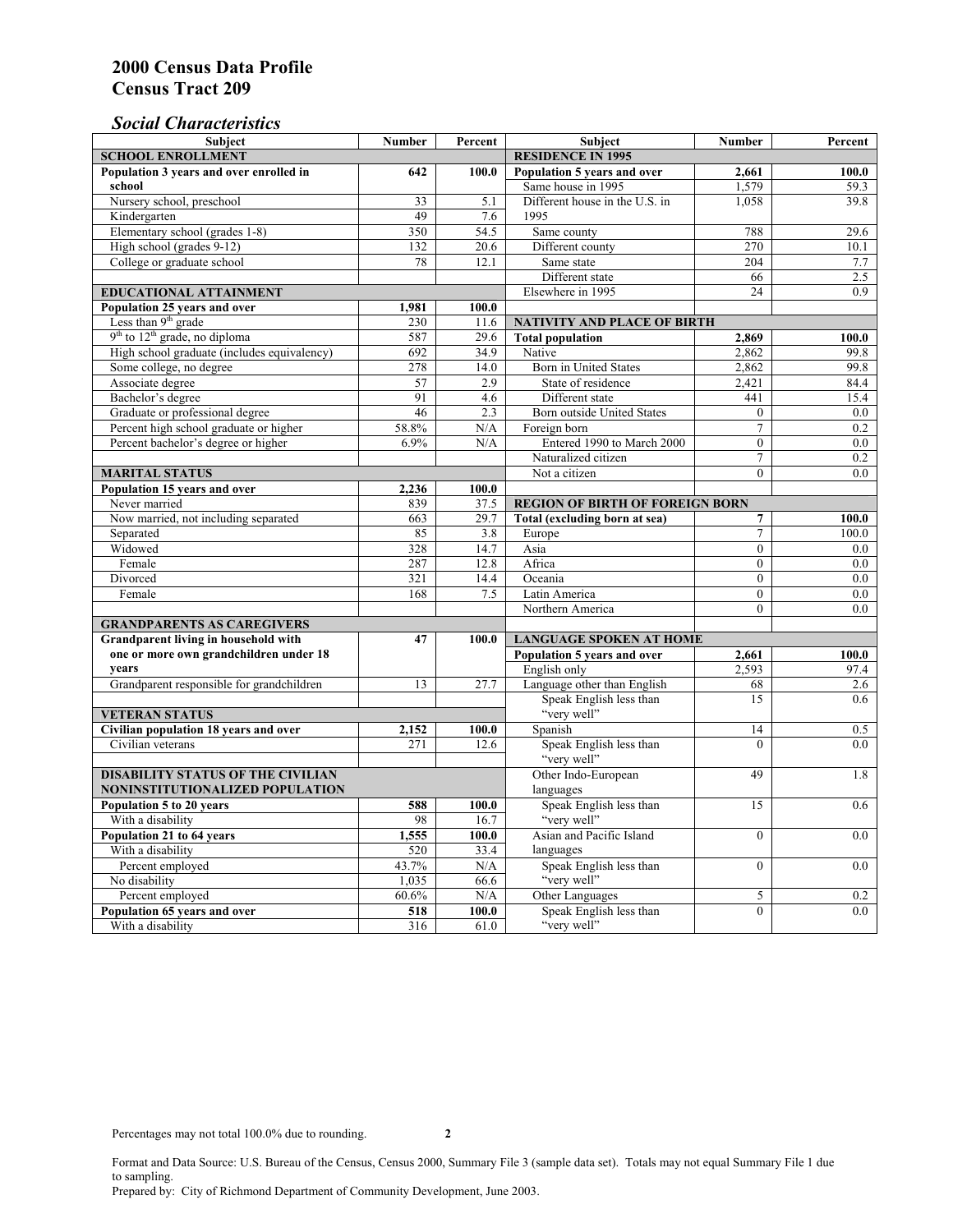#### *Economic Characteristics*

| <b>Subject</b>                                                 | Number           | Percent     | Subject                                                                | Number                   | Percent          |
|----------------------------------------------------------------|------------------|-------------|------------------------------------------------------------------------|--------------------------|------------------|
| <b>EMPLOYMENT STATUS</b>                                       |                  |             | <b>INCOME IN 1999</b>                                                  |                          |                  |
| Population 16 years and over                                   | 2,210            | 100.0       | Households                                                             | 1,225                    | 100.0            |
| In labor force                                                 | 1,133            | 51.3        | Less than \$10,000                                                     | 281                      | 22.9             |
| Civilian labor force                                           | 1,133            | 51.3        | \$10,000 to \$14,999                                                   | 144                      | 11.8             |
| Employed                                                       | 982              | 44.4        | \$15,000 to \$24,999                                                   | 202                      | 16.5             |
| Unemployed                                                     | 151              | 6.8         | \$25,000 to \$34,999                                                   | 194                      | 15.8             |
| Percent of civilian labor force                                | 13.3%            | N/A         | \$35,000 to \$49,999                                                   | 192                      | 15.7             |
| Armed Forces                                                   | $\mathbf{0}$     | 0.0         | \$50,000 to \$74,999                                                   | 143                      | 11.7             |
| Not in labor force                                             | 1,077            | 48.7        | \$75,000 to \$99,999                                                   | 55                       | 4.5              |
| Females 16 years and over                                      | 1,220            | 100.0       | \$100,000 to \$149,999                                                 | 6                        | 0.5              |
| In labor force                                                 | 627              | 51.4        | \$150,000 to \$199,999                                                 | 8                        | 0.7              |
| Civilian labor force                                           | 627              | 51.4        | \$200,000 or more                                                      | $\mathbf{0}$             | 0.0              |
| Employed                                                       | 517              | 42.4        | Median household income (dollars)                                      | 22,868                   | N/A              |
| Own children under 6 years                                     | 210              | 100.0       |                                                                        |                          |                  |
| All parents in family in labor force                           | 137              | 65.2        | With earnings                                                          | 838                      | 68.4             |
|                                                                |                  |             | Mean earnings (dollars)                                                | 31,990                   | N/A              |
| <b>COMMUTING TO WORK</b>                                       |                  |             | With Social Security income                                            | 428                      | 34.9             |
| Workers 16 years and over                                      | 974              | 100.0       | Mean Social Security income                                            | 8,321                    | N/A              |
| Car, truck, or van – drove alone                               | 492              | 50.5        | (dollars)                                                              |                          |                  |
| Car, truck, or van - carpooled                                 | 207              | 21.3        | With Supplemental Security income                                      | 170                      | 13.9             |
| Public transportation (including taxicab)                      | 214              | 22.0        | Mean Supplemental Security                                             | 5,842                    | N/A              |
| Walked                                                         | 51               | 5.2         | income (dollars)                                                       |                          |                  |
| Other means                                                    | $\boldsymbol{0}$ | 0.0         | With public assistance income                                          | 108                      | 8.8              |
| Worked at home                                                 | 10               | 1.0         | Mean public assistance income                                          | 2,982                    | N/A              |
| Mean travel time to work (minutes)                             | 24.4             | N/A         | (dollars)                                                              |                          |                  |
|                                                                |                  |             | With retirement income (dollars)                                       | 267                      | 21.8             |
| Employed civilian population 16 years and over                 | 982              | 100.0       | Mean retirement income (dollars)                                       | 8,229                    | N/A              |
| <b>OCCUPATION</b>                                              |                  |             |                                                                        |                          |                  |
| Management, professional, and related occupations              | 135              | 13.7        | <b>Families</b>                                                        | 737                      | 100.0            |
| Service occupations                                            | 250              | 25.5        | Less than \$10,000                                                     | 93                       | 12.6             |
| Sales and office occupations                                   | 270              | 27.5        | \$10,000 to \$14,999                                                   | 70                       | 9.5              |
| Farming, fishing, and forestry occupations                     | $\mathbf{0}$     | 0.0         | \$15,000 to \$24,999                                                   | $\overline{121}$         | 16.4             |
| Construction, extraction, and maintenance                      | 116              | 11.8        | \$25,000 to \$34,999                                                   | 117                      | 15.9             |
| occupations                                                    |                  |             | \$35,000 to \$49,999                                                   | 148                      | 20.1             |
| Production, transportation, and material moving                | 211              | 21.5        | \$50,000 to \$74,999                                                   | 127                      | 17.2             |
| occupations                                                    |                  |             | \$75,000 to \$99,999                                                   | 61                       | 8.3              |
|                                                                |                  |             | \$100,000 to \$149,999                                                 | $\mathbf{0}$             | 0.0              |
| <b>INDUSTRY</b>                                                |                  |             | \$150,000 to \$199,999                                                 | $\mathbf{0}$<br>$\theta$ | 0.0              |
| Agriculture, forestry, fishing and hunting, and                | $\boldsymbol{0}$ | 0.0         | \$200,000 or more                                                      |                          | 0.0              |
| mining                                                         |                  |             | Median family income (dollars)                                         | 30,508                   | N/A              |
| Construction<br>Manufacturing                                  | 68<br>97         | 6.9<br>9.9  |                                                                        | 12,808                   | N/A              |
| Wholesale trade                                                | $\overline{21}$  | 2.1         | Per capita income (dollars)                                            |                          |                  |
|                                                                |                  |             | <b>Median earnings (dollars)</b><br>Male full-time, year-round workers |                          |                  |
| Retail trade<br>Transportation and warehousing, and utilities  | 110<br>52        | 11.2<br>5.3 | Female full-time, year-round workers                                   | 27,237<br>19,496         | N/A<br>N/A       |
|                                                                |                  |             |                                                                        |                          |                  |
| Information<br>Finance, insurance, real estate, and rental and | 21<br>44         | 2.1<br>4.5  |                                                                        | Number                   | Percent          |
| leasing                                                        |                  |             |                                                                        | below<br>poverty         | below<br>poverty |
| Professional, scientific, management,                          | 133              | 13.5        | Subject                                                                | level                    | level            |
| administrative, and waste management services                  |                  |             | <b>POVERTY STATUS IN 1999</b>                                          |                          |                  |
| Educational, health and social services                        | 176              | 17.9        | <b>Families</b>                                                        | 158                      | 21.4             |
| Arts, entertainment, recreation, accommodation and             | 96               | 9.8         | With related children under 18 years                                   | 120                      | 29.0             |
| food services                                                  |                  |             | With related children under 5 years                                    | 49                       | 32.5             |
| Other services (except public administration)                  | 94               | 9.6         | Families with female householder, no                                   | 127                      | 36.6             |
| Public Administration                                          | 70               | 7.1         | husband present                                                        |                          |                  |
|                                                                |                  |             | With related children under 18 years                                   | 97                       | 41.3             |
| <b>CLASS OF WORKER</b>                                         |                  |             | With related children under 5 years                                    | 49                       | 56.3             |
| Private wage and salary workers                                | 762              | 77.6        | Individuals                                                            | 786                      | 27.7             |
| Government workers                                             | 183              | 18.6        | 18 years and over                                                      | 533                      | 24.8             |
| Self-employed workers in own not incorporated                  | 37               | 3.8         | 65 years and over                                                      | 151                      | 29.2             |
| business                                                       |                  |             | Related children under 18 years                                        | 253                      | 36.9             |
| Unpaid family workers                                          | $\boldsymbol{0}$ | 0.0         | Related children 5 to 17 years                                         | 159                      | 33.3             |
|                                                                |                  |             | Unrelated individuals 15 years and                                     | 313                      | 43.5             |
|                                                                |                  |             | over                                                                   |                          |                  |
|                                                                |                  |             |                                                                        |                          |                  |

Percentages may not total 100.0% due to rounding. **3** 

Format and Data Source: U.S. Bureau of the Census, Census 2000, Summary File 3 (sample data set). Totals may not equal Summary File 1 due to sampling.

Prepared by: City of Richmond Department of Community Development, June 2003.